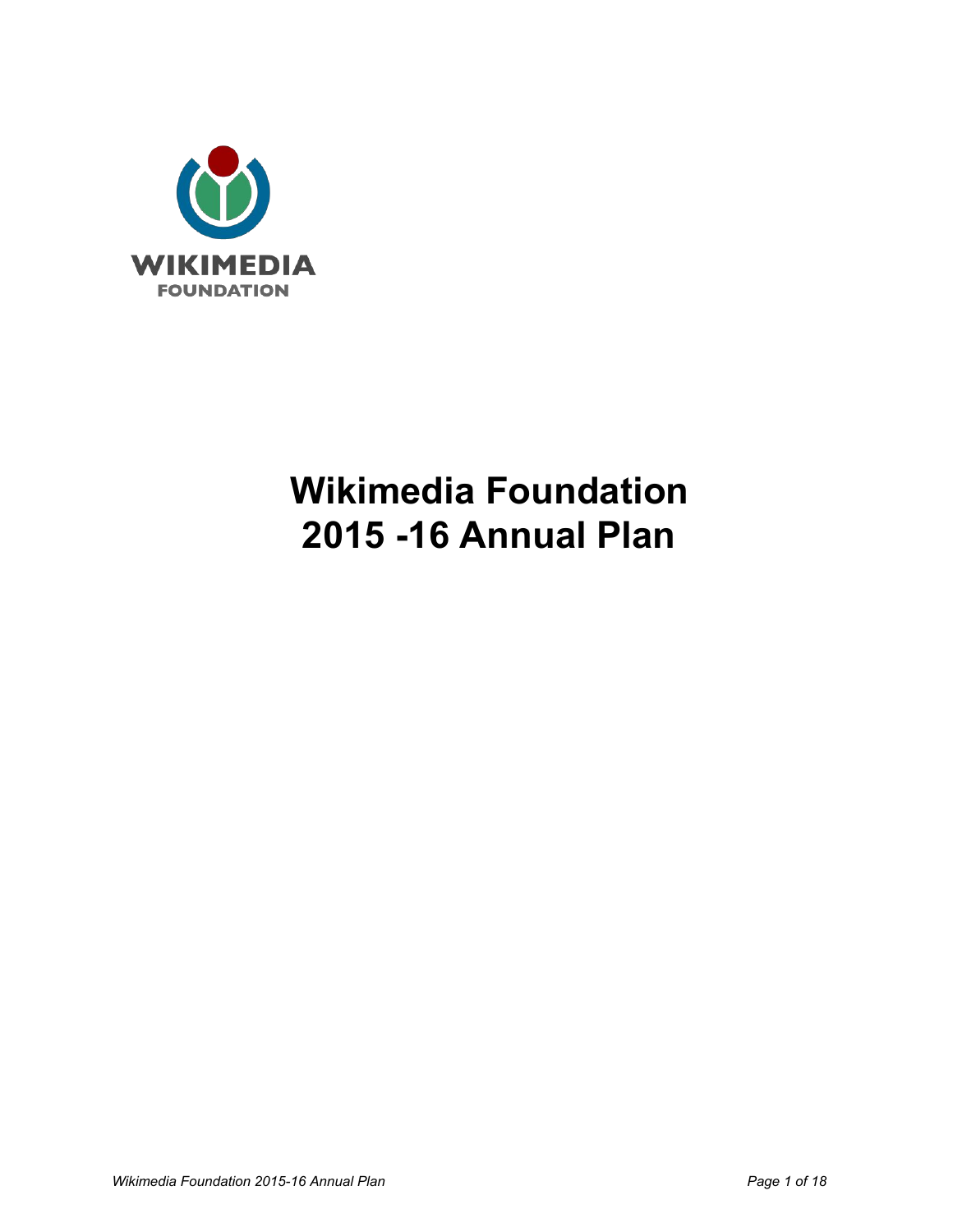## **TABLE OF CONTENTS**

|                                                         | Page      |
|---------------------------------------------------------|-----------|
| Lila's Foreword                                         | 3         |
| Call to Action 2015                                     | 4         |
| <b>Improve Technology &amp; Execution</b>               |           |
| <b>Focus on Knowledge &amp; Community</b>               |           |
| <b>Support Innovation &amp; New Knowledge</b>           |           |
| The focus of the next year                              | 5         |
| <b>Plan metrics</b>                                     | 6         |
| How we will measure success                             |           |
| Summary of the fiscal plan                              | 7         |
| <b>Board Resolution</b>                                 | 8         |
| <b>Quarterly Breakdown of the Annual Plan</b>           |           |
| <b>Appendix A - Budget Detail</b>                       | $9 - 11$  |
| <b>Total Revenue and Expenses</b>                       |           |
| <b>Total Spending by Functional Area</b>                |           |
| 2014-15 Spending (projected) Compared with 2015-16 Plan |           |
| <b>Appendix B - WMF Structure</b>                       | 12        |
| <b>Staffing by Functional Area</b>                      |           |
| <b>Appendix C - Team Priorities</b>                     | $13 - 14$ |
| Engineering                                             |           |
| <b>Community Engagement</b>                             |           |
| <b>Advancement</b>                                      |           |
| Legal                                                   |           |
| Communications                                          |           |
| <b>Wikimedia Foundation Risks</b>                       | $15 - 18$ |
| <b>Product and Technology</b>                           |           |
| <b>Fundraising</b>                                      |           |
| <b>Community Health</b>                                 |           |
| Legal                                                   |           |
| <b>Operations</b>                                       |           |
| Communications                                          |           |

#### *About this document:*

- *Amounts reflect management reporting, not generally accepted accounting principles (GAAP). GAAP amounts are noted where they appear.*
- *Management reporting reflects primarily cashbasis revenues and spending. As such it excludes noncash items such as inkind amounts and depreciation and includes total spending for capital items. Revenue projections and annual plan do not include ancillary revenue such as interest income, speaker fees, and miscellaneous income.*
- Restricted amounts do not appear in this plan. As per the Gift Policy, restricted gifts above \$100K are *approved on a casebycase basis by the WMF Board.*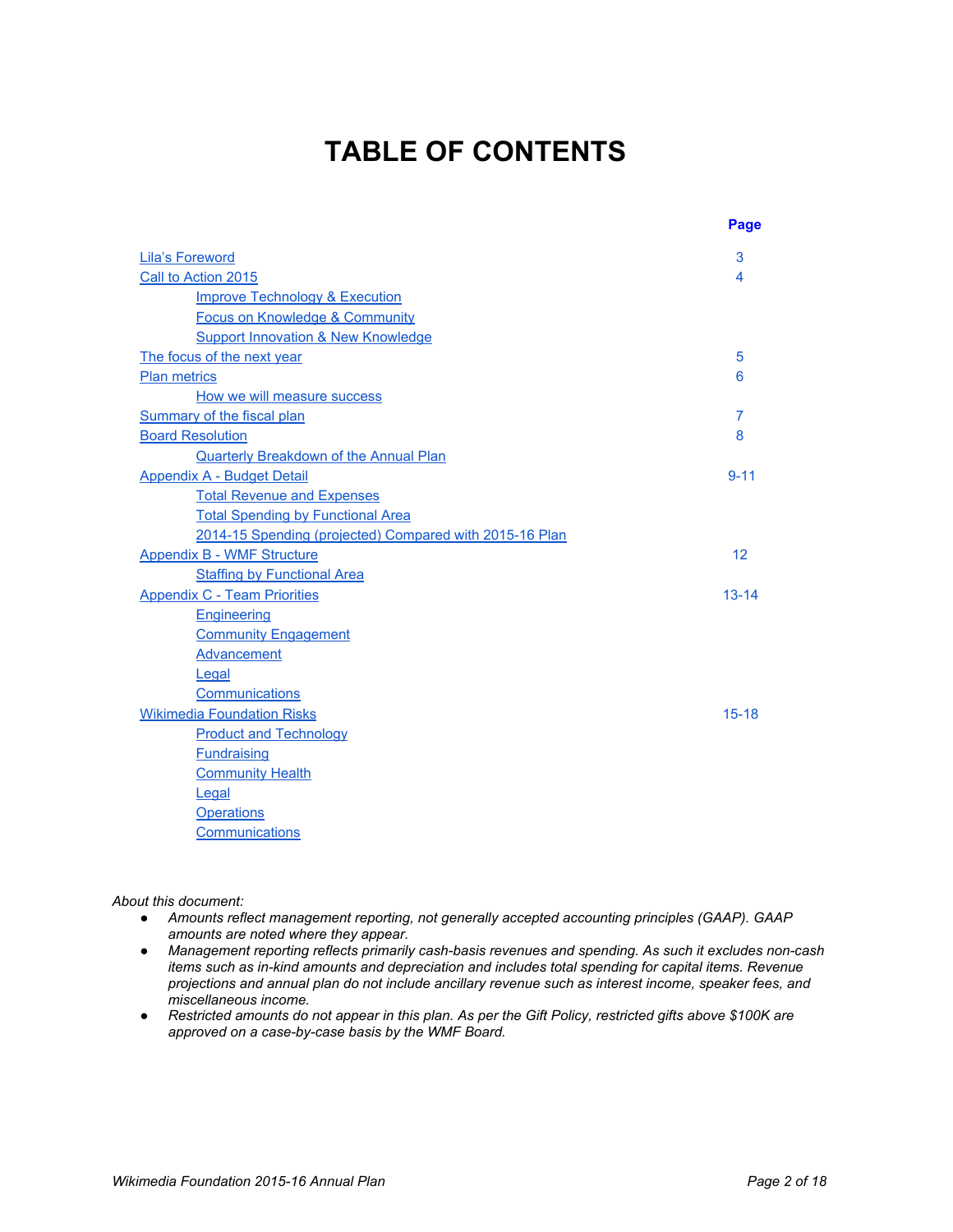## <span id="page-2-0"></span>Lila's Foreword

**In** 2015, we declared what matters. We made changes to strengthen our movement and organization. We refocused on our core: community and technology, introducing new thinking and skills to the WMF, and new products to the world. We outlined this focus in our Call to [Action.](https://meta.wikimedia.org/wiki/Communications/State_of_the_Wikimedia_Foundation#2015_Call_to_Action) We committed to organizational excellence, reconnected with our communities, and publicly reaffirmed our values.

- Organizational focus: organized around community, technology, and serving user needs.
- Results forward: built operations and [strategy](https://meta.wikimedia.org/wiki/File:WMF_Strategy_Preview,_WMF_Metrics_Meeting_June_2015.pdf) based on data and accountability for outcomes.
- Mobile-first: launched our first native apps for [iOS](https://itunes.apple.com/us/app/wikipedia-mobile/id324715238?mt=8) and [Android.](https://play.google.com/store/apps/details?id=org.wikipedia&hl=en)
- Collaboration: created a Partnerships Team to connect our vision to like-minded organizations.
- Values: fought back [against](http://www.nytimes.com/2015/03/10/opinion/stop-spying-on-wikipedia-users.html?_r=0) government policies that would damage our mission.

**We restructured the WMF around the people we serve, anchored in community and technology.** We unified community-facing teams. We began realignment with Wikimedia affiliates around shared priorities. We ran an open strategy consultation and invested in our election process, resulting in some of the highest volunteer engagement in the history of the project. We dedicated resources to promoting respectful, welcoming conduct on our sites, gender diversity, and the protection of minors. We reorganized technology talent around core audiences, elevating some of our most experienced people and bringing in new experts. We committed to user experience as a foundation for success. We shipped two highly-rated [mobile](https://play.google.com/store/apps/details?id=org.wikipedia&hl=en) apps, dramatically improved editing performance, unified user identities across projects, and brought VE to deployment-ready quality.

**Across the WMF we introduced best practices for action and progress.** We overhauled reporting, introduced organization-wide [quarterly](http://blog.wikimedia.org/2015/05/19/wikimedia-foundation-quarterly-report-january-march-2015/) goals and measurements, and set clear expectations for accountability. We established a special team mandated with driving performance across the organization.

**We recommitted to our values.** We took a stand against policies and practices like mass surveillance that harm our community and vision, establishing the Wikimedia Foundation as a major force on policy issues. We established a team to pursue partnerships with organizations that will expand our reach, and influence the technological, public policy, and cultural landscape.

**We are not done. In 2016, we must declare for our future. Knowledge production, sharing, and the internet are changing all around us.**In 2016 we must close gaps in core capabilities so we can expand the reach and depth of our projects across the world. These gaps remain in the areas of community (including affiliates and partners), technology, and communication.

We are a small non-profit in a land of internet giants, and as such we must be highly disciplined in what we do. We must partner heavily, leverage the strengths of our affiliates, increase volunteer engagement, and plan ahead. We must build funds and resources in order to invest in key far-reaching projects, and reimagine our movement for future generations. To succeed, we must embark on this shared future together. **Joined, we are stronger. Together we can empower every human to share in the sum of all knowledge.**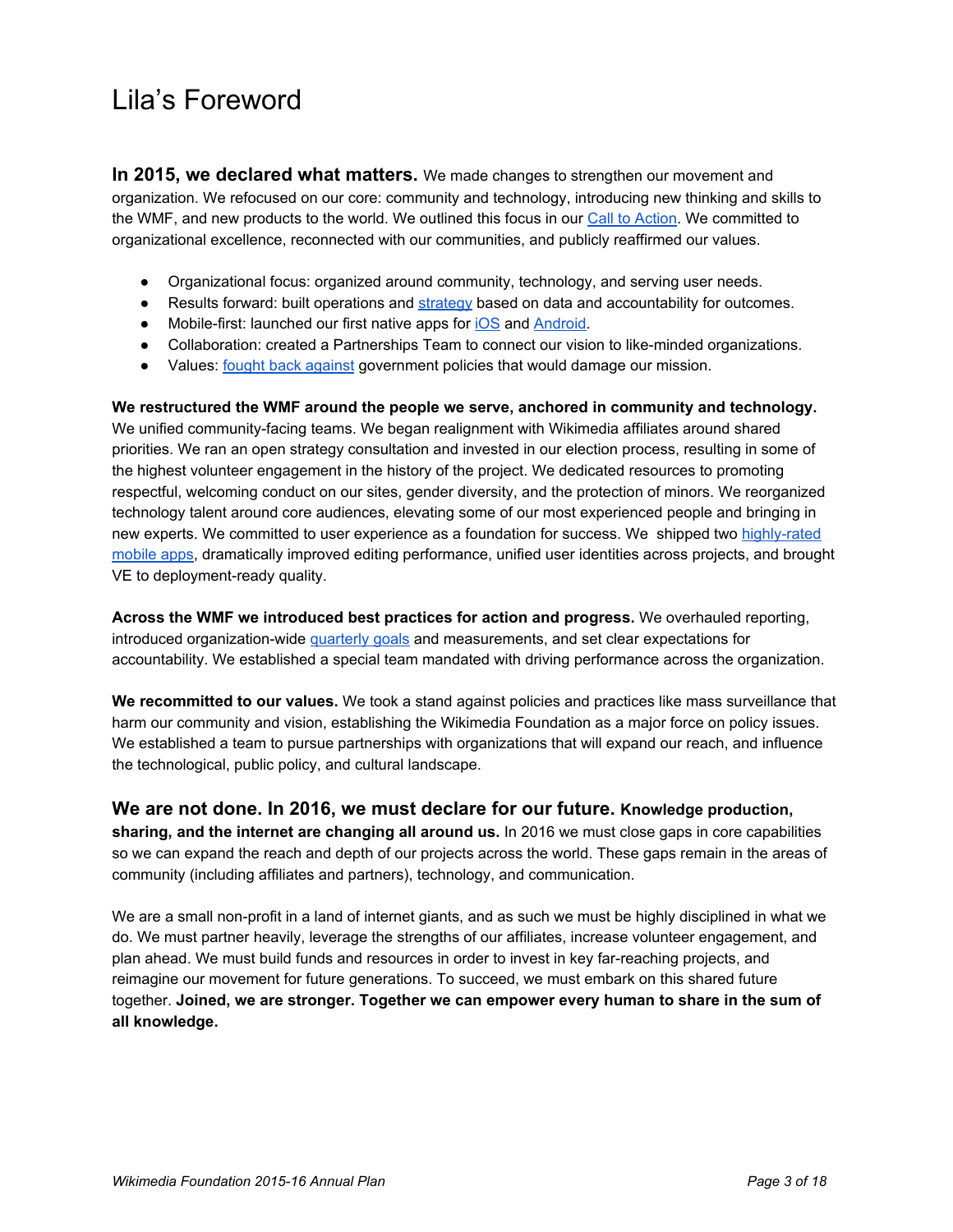## <span id="page-3-0"></span>Call to Action 2015

### <span id="page-3-1"></span>**Improve Technology & Execution**

- We will define our commitments and deliver on time and on budget.
- We will make our decisions based on data.
- We will improve our process for community input, and allocate dedicated technical resources to community requests.
- We will update legacy architectures and deliver mobile-ready infrastructure and services to support structured data, user security, and a simplified user experience.

### <span id="page-3-2"></span>**Focus on Knowledge & Community**

- We will integrate across community engagement functions to improve communication and results.
- We will create a central, multilingual hub for community support.
- We will have a working plan to support emerging users and communities.
- We will improve our measures of community health and content quality, and fund effective community and content initiatives.

### <span id="page-3-3"></span>**Support Innovation & New Knowledge**

- We will integrate, consolidate, and pause or stop stalled initiatives.
- We will create spaces for future community-led innovations and new knowledge creation.
- We will facilitate and support new models and structures for knowledge curation.
- We will strengthen partnerships with organizations that use or contribute free content, or are aligned with the WMF in the free-knowledge movement.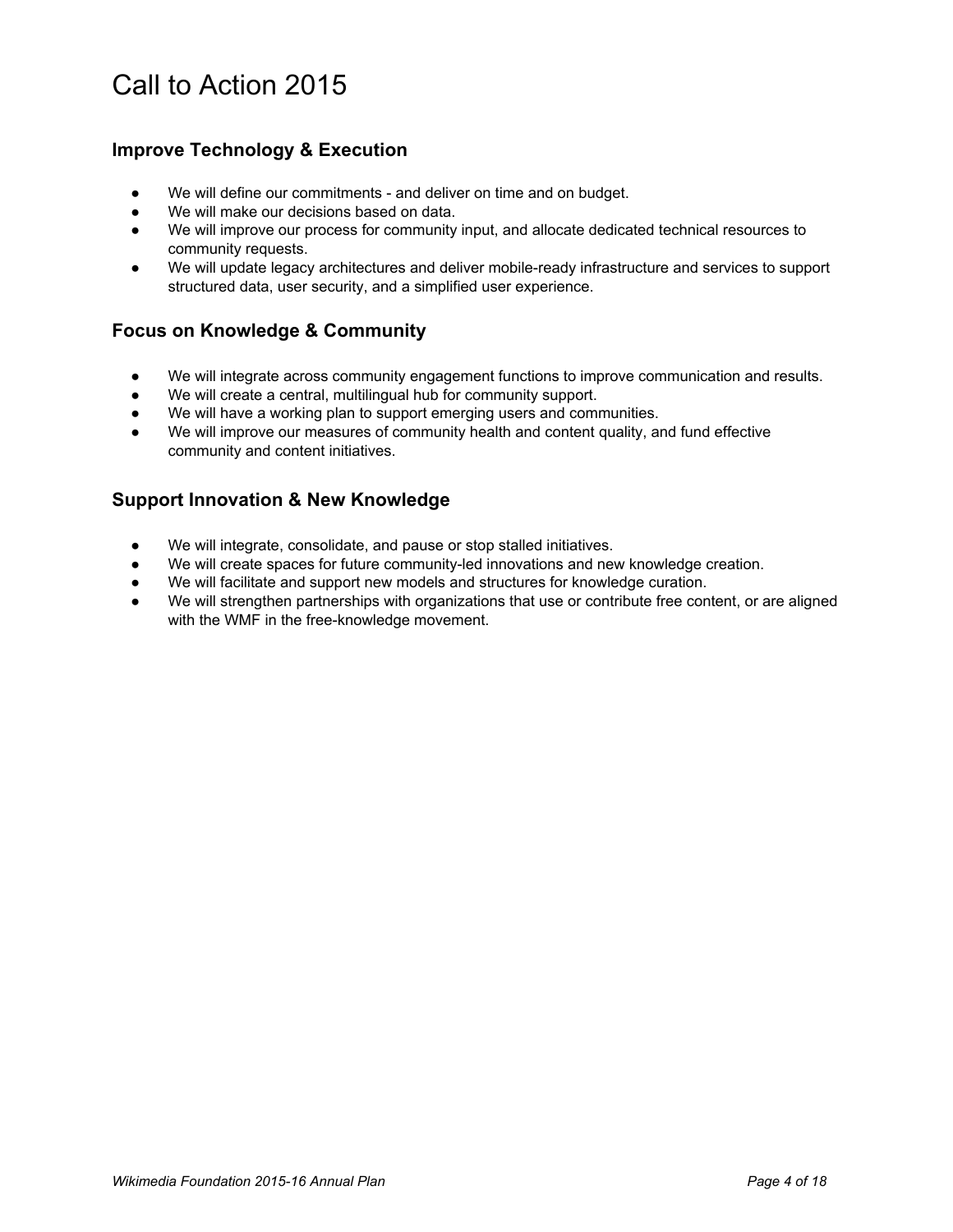## <span id="page-4-0"></span>The focus of the next year

Last year we set up teams and team structure<sup>1</sup> to align our organization with the future of the Wikimedia Foundation. This restructuring of Engineering and formation of the Community Engagement Department are, with the Call to Action, the basis for change in the FY 15-16 Fiscal Year.

- **1. Consolidate staff and funding of current work:** We will reallocate staffing and funding from lowimpact projects to projects that further improve our impact.
- 2. **Fill in the gaps in current user needs:** .
	- **Software**: Examples include improving edit rates with Visual Editor, performance improvements, readership engagement improvements via improved readability and discovery UX, API build-out and refactor core technology so we can build faster in the future.
	- b. **Community support:**Examples include making the grant process simpler and responding to requests for fixes in an acceptable timeframe.
	- c. **Communication:**We are seeing communication gaps, inconsistency in messaging, and lack of centralized community and product communication. Filling the gap on product marketing, brand positioning, social engagement, and global support are all part of this effort.
- 3. **Currently unfunded/underfunded projects:** Experimentation with new initiatives (pending budget rebalancing and/or 6 month budget update as per WMF guidance).





Current Work: 48.26M (Consolidated)

Filling Gaps: 10.44M

*Figure 1*

<sup>1</sup> *See Appendix B for updated WMF leadership team structure.*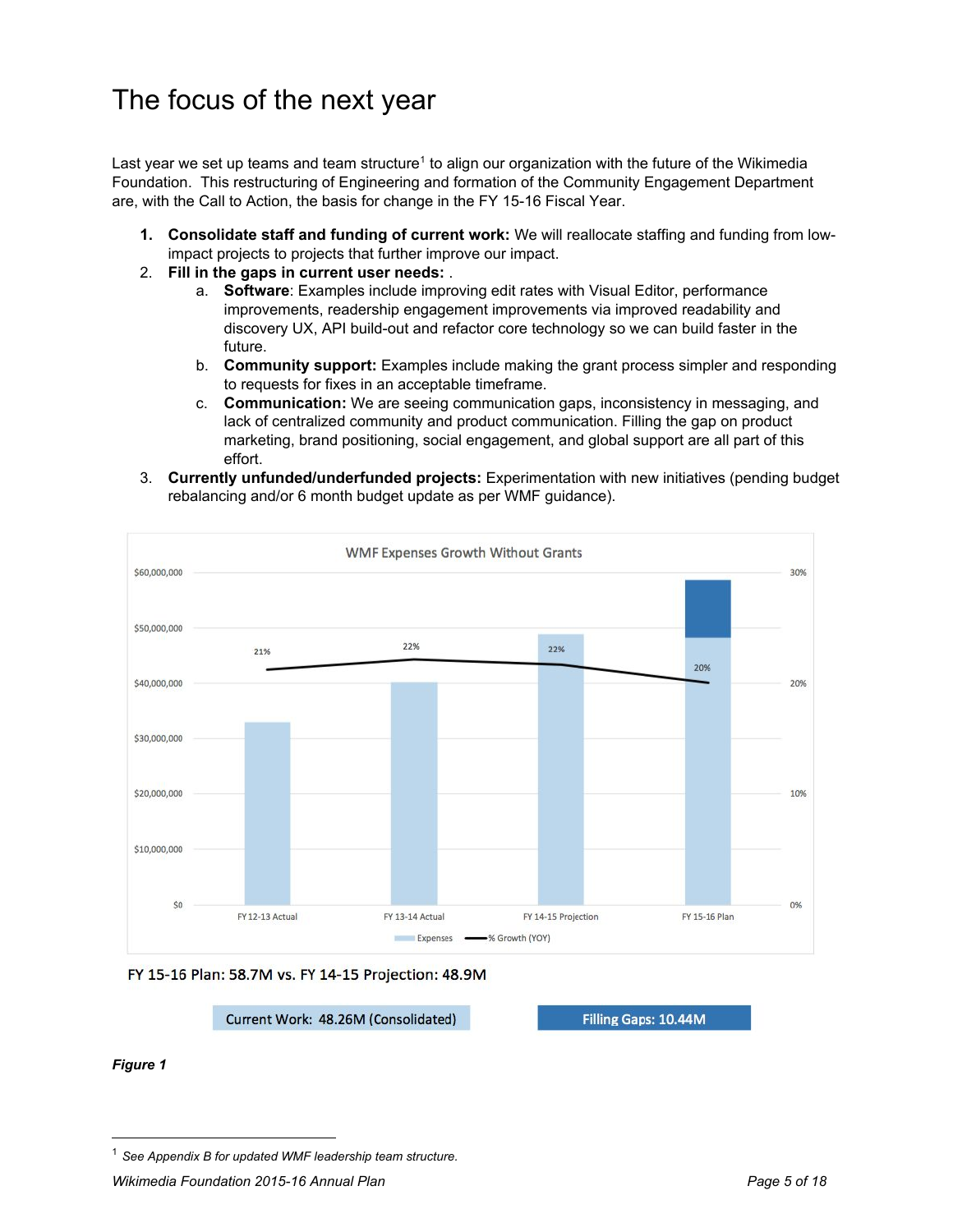## <span id="page-5-0"></span>Plan metrics

#### <span id="page-5-1"></span>**How we will measure success**

We will use a Quarterly Metrics Scorecard<sup>2</sup> to track our progress on delivering on our commitments in this plan. We will use both top-level and departmental metrics to measure our progress and report back to our community on that progress.

|                                                            |             | Quarterly metrics scorecard (beta) |                                 |                                                         |                                                        |  |
|------------------------------------------------------------|-------------|------------------------------------|---------------------------------|---------------------------------------------------------|--------------------------------------------------------|--|
| <b>Participation</b>                                       |             |                                    | Readership<br>⊙                 |                                                         |                                                        |  |
| 1.507k<br>Sign-ups                                         |             | $-1.4\%$ from $Q2$<br>+53.3% y-o-y | Page Views<br>Crawlers excluded | 18.5B/mo                                                | +2.4% from Q2<br>+4.0% y-o-y                           |  |
| New editors                                                | 16.5k/mo    | +6.9% from Q2<br>$+1.3%$ yoy       | <b>Visitors</b>                 | Per-project unique<br>visitors to come later<br>In 2015 | comScore desirbo UVs<br>(deprecated):<br>449M/mo In Q3 |  |
| +6.8% from Q2<br>80.9k/mo<br>Active editors<br>$+5.5%$ you |             | Content                            |                                 |                                                         |                                                        |  |
| (5+ edits/month.)                                          |             |                                    | New articles                    | 10.0k/day                                               | +34.2% from Q2<br>+34.4% yoy                           |  |
| Site reliability<br>o                                      |             |                                    | Edits on WP<br>articles)        | 9.49M/mo                                                | $-1.7%$ from Q2<br>$-4.0\%$ yo y                       |  |
| Read uptime<br>(Eng. WP main page)                         | 99.99%      | 100% in Q2<br>100% in Q3 2013/14   | Fundraising                     |                                                         |                                                        |  |
| Read latency<br>Median first painttime                     | 1.4 seconds | <b>NVA</b>                         | Amount raised                   | \$9.9M<br>(exceeded \$3M<br>target)                     | Q2: 844M<br>Q3 2013/14: \$6.1M                         |  |
| Write latency<br>Median page save time                     | 2.0 seconds | N/A                                | On mobile                       | 21%                                                     | Q2: 16%                                                |  |

## Q3 2014/15: Successes/misses by team

|          | Learning & Eval.<br>000                    |   | Fundraising<br>$\circ\circ\circ\circ$    | Legal                    |      | <b>Team Practices</b><br>$\circ\circ\circ\circ$ |
|----------|--------------------------------------------|---|------------------------------------------|--------------------------|------|-------------------------------------------------|
| mem      | Comm. Resources<br>ൈ                       |   | <b>Fundraising Tech</b><br><b>000000</b> | Communications<br>000000 |      | Parsoid<br>೦೦೦೦                                 |
| Engage   | Education<br>00000                         |   | Mobile Apps<br>$\circ$                   | Product Mgmt.            | ළ    | Services<br>000                                 |
|          | Comm. Liaisons<br>$\circ\circ\bullet\circ$ |   | Mobile: WikiGrok<br>006                  | Collaboration<br>        |      | MediaWiki Core<br>00000                         |
| Communit | Comm. Advocacy<br>0000                     | ت | Mobile: Gather                           | Analytics Eng.           |      | Operations<br>0000C                             |
|          | Wikipedia Library<br>00000                 |   | Wikipedia Zero<br>                       | Research & Data<br>00000 | Engi | Release Eng.<br>00000                           |
|          | <b>Talent &amp; Culture</b><br>0000000     |   | User Experience<br>00000                 | Language Eng.<br>00000   |      | Multimedia<br>000                               |
|          | Finance & Admin<br>ೲೲ                      |   | Editing                                  | Eng. Community<br>റററെ   |      | Labs                                            |

<sup>&</sup>lt;sup>2</sup> For full report please see Wikimedia [Foundation](https://upload.wikimedia.org/wikipedia/commons/4/47/Wikimedia_Foundation_Quarterly_Report%2C_FY_2014-15_Q3_%28January-March%29.pdf) Quarterly Report - January - March 2015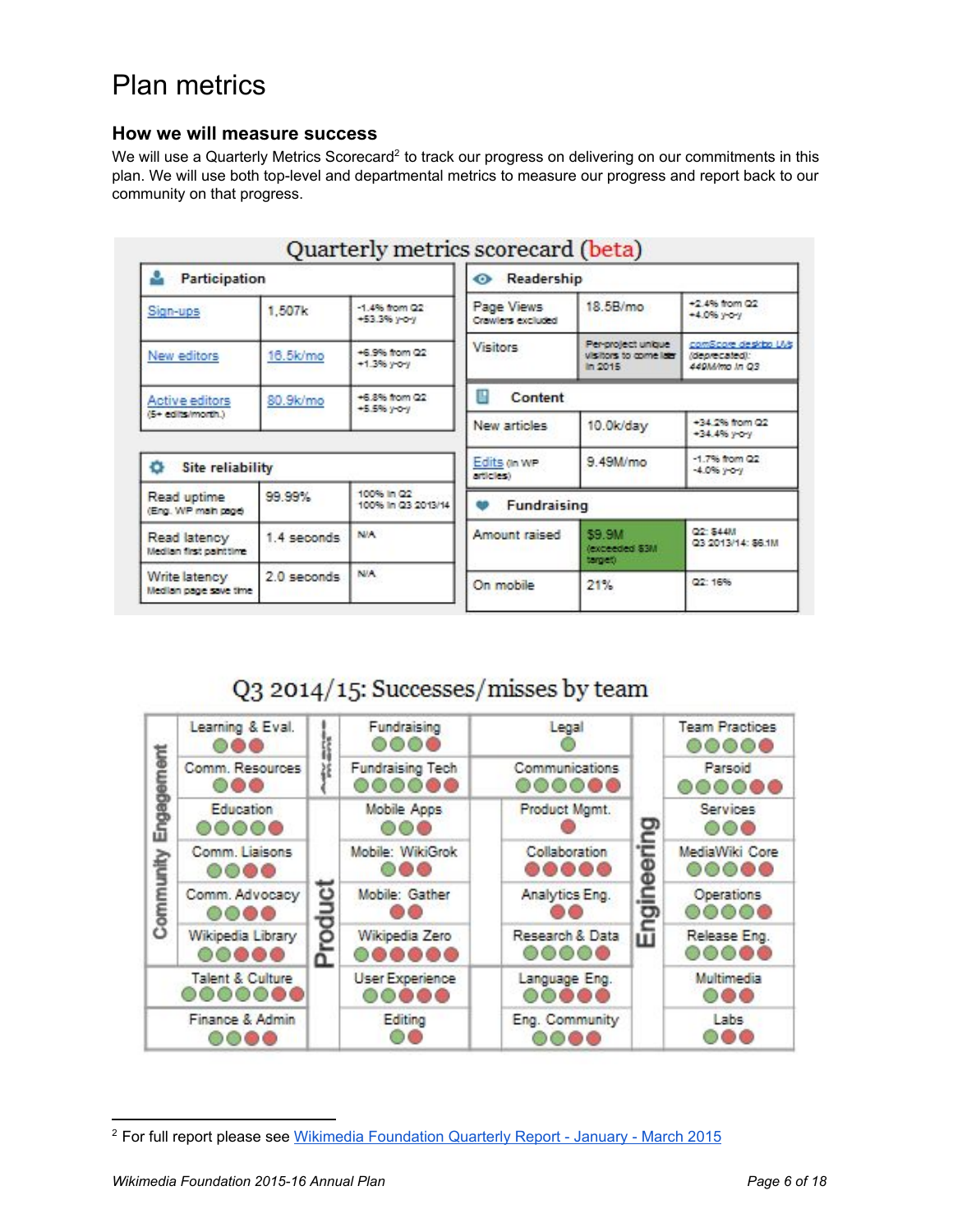## <span id="page-6-0"></span>Summary of the fiscal plan

- $\bullet$  Twelve months of reserves as of June 30th. $3$
- 17% growth total budget.
- 20% growth without awards and grants.
- Begin our endowment with \$5 million.
- Reserve surplus overspending reduced by \$9.3 million.
- Stretch goal to exceed fundraising target by 20%.



FY 15-16 Plan: 65M vs. FY 14-15 Projection: 55.7M

Current Work: 54.56M (Consolidated)

Filling Gaps: 10.44M

*Figure 2*

 $3$  The reserve target will be changed, upon Board review, to 12 months of reserves at the end of Q1 of the fiscal year.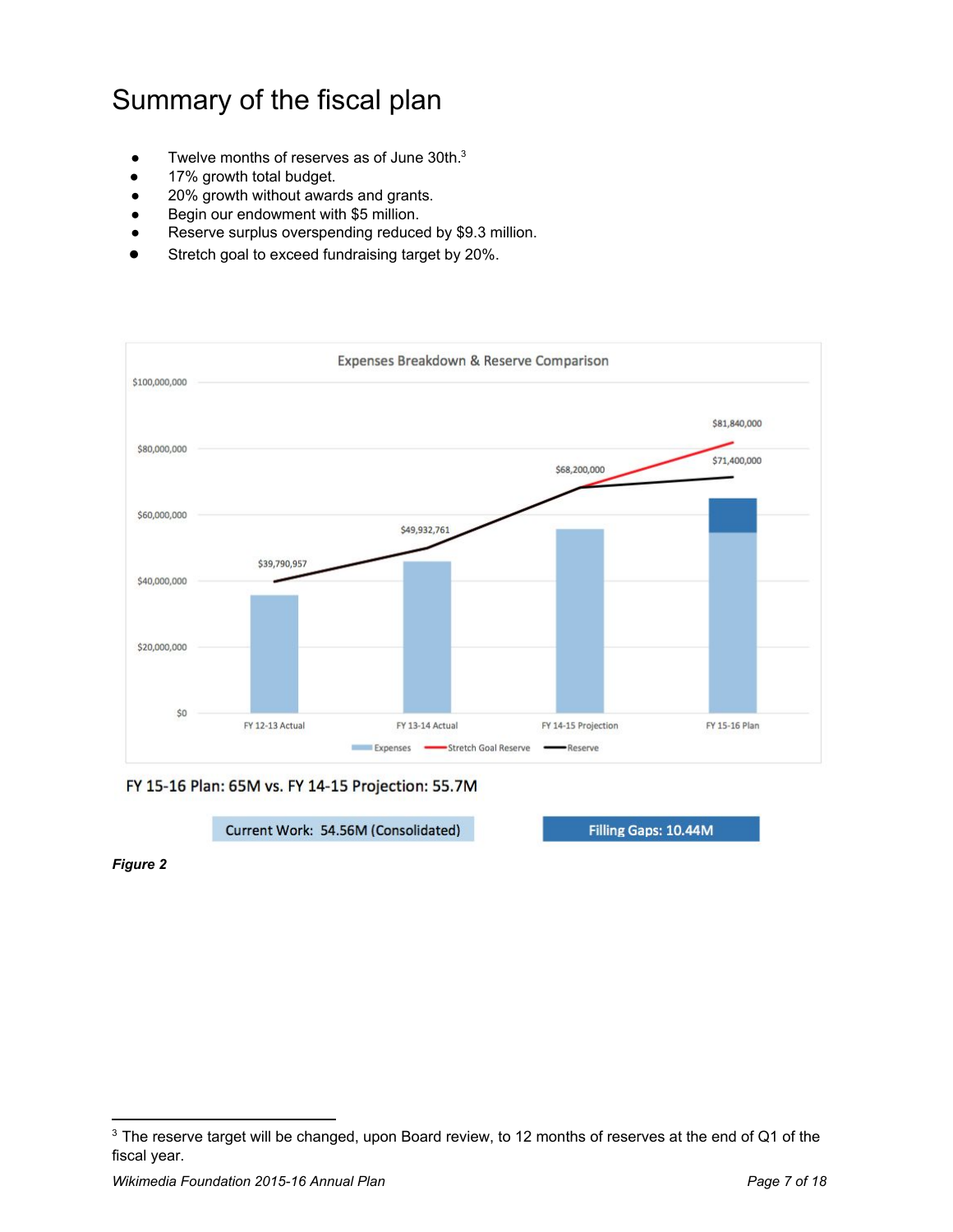## <span id="page-7-0"></span>Board Resolution

Resolved, that the Board of Trustees hereby approves management's proposed 2015-16 annual plan, which includes \$68.2 million of revenues, \$65 million of spending, and adds \$3.2 million to the reserve. This will be in addition to raising \$5 million for a new endowment. If, during the year, management anticipates the reserve at the end of any quarter will differ materially from the plan, the Board directs management to consult the Chair of the Audit Committee promptly. Reference: https://wikimediafoundation.org/wiki/Resolution:Annual\_Plan\_2015-16

<span id="page-7-1"></span>

|               | Q1<br>(July -<br>September) | Q <sub>2</sub><br>(October -<br>December) | Q <sub>3</sub><br>(January -<br>March) | Q4<br>(April - June) | <b>Total</b> |
|---------------|-----------------------------|-------------------------------------------|----------------------------------------|----------------------|--------------|
| Cash Revenues | 6.0                         | 31.7                                      | 10.0                                   | 20.5                 | 68.2         |
| Cash Spending | 14.7                        | 15.5                                      | 18.0                                   | 16.8                 | 65.0         |
| <b>Net</b>    | (8.7)                       | 16.2                                      | (8.0)                                  | 3.7                  | 3.2          |
| Reserve       | 59.5                        | 75.7                                      | 67.7                                   | 71.4                 | 71.4         |
| Endowment     |                             |                                           |                                        |                      | 5.0          |

#### **Quarterly Breakdown of the Annual Plan 4**

<sup>4</sup> *All amounts USD, in millions.*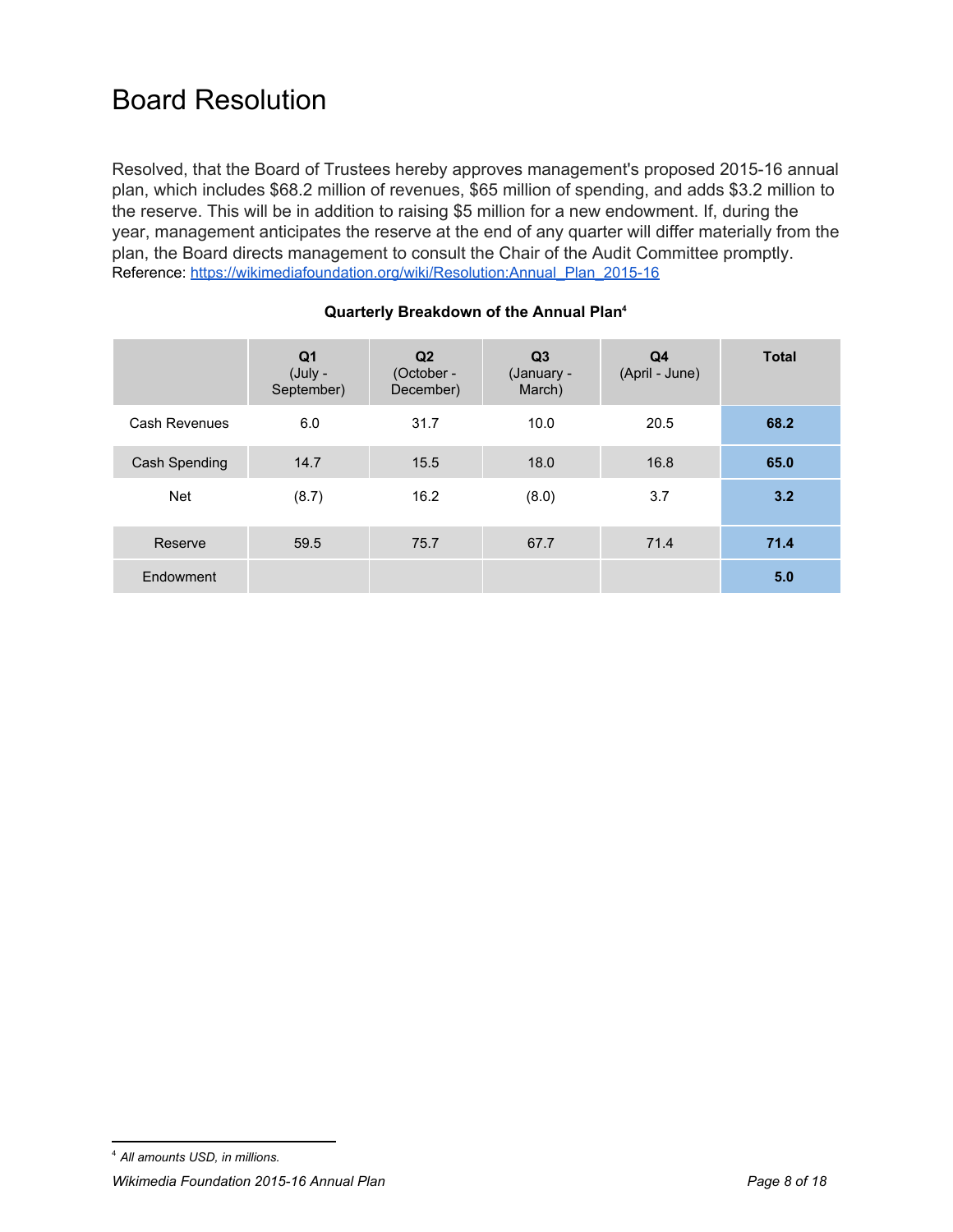## <span id="page-8-0"></span>Appendix A - Budget Detail

### <span id="page-8-1"></span>**Total Revenue and Expenses**

2014-15 Projection vs 2015-16 Plan

|                                             | 2014-15<br>Projection | 2015-16 Plan | Increase<br>(Decrease) | %         |
|---------------------------------------------|-----------------------|--------------|------------------------|-----------|
| <b>Revenue</b>                              | 74.0 (i)              | $68.2^{5}$   | (5.8)                  | (8)       |
| Expenses: WMF                               | 48.9                  | 58.7         | 9.8                    | 20(i)     |
| <b>Expenses: Grants</b>                     | 6.8(i)                | 6.3          | $(0.5)^6$              | (7)       |
| <b>Total Expenses</b>                       | 55.7                  | 65.0         | 9.3                    | 17        |
| <b>Contribution to</b><br>reserve/endowment | 18.3                  | 8.2 (iii)    | (10.1)                 | (55)      |
| Reserve at end of year                      | 68.2                  | 71.4         | 3.2                    | 5         |
| <b>Endowment at end of year</b>             | $\Omega$              | 5.0          | 5.0                    |           |
| Staffing at end of year                     | 240                   | 280          | 40                     | $17$ (iv) |

(i) Amount does not include donation revenues retained by payment processing chapters as per the FDC grants of *approximately \$1.4M.*

(ii) The 20% increase is the net of \$454K in projected under-expenditures, increases due to annualizing of staff cost *hired during the fiscal year, and additional staffing to implement the plan for the 1516 fiscal year.*

(iii) For FY 2015-16, WMF is budgeted to add \$3.2 million to the reserve and \$5 million to the "endowment". (iv) Staffing growth trend for previous years: 35% (projected) in 2014-15, 23% in 2013-14, 22% in 2012-13, 53% in *201112, and 56% in 201011.*

<sup>5</sup> The \$68.2 million in revenue does not include the \$5 million to be raised for the Endowment.

 $6$  The reduction in Grants is primarily due to the elimination of the Partnership Grant that was designated for Brazil in the amount of \$500,000, discontinued per feedback from the local community because desired outcomes were not achieved..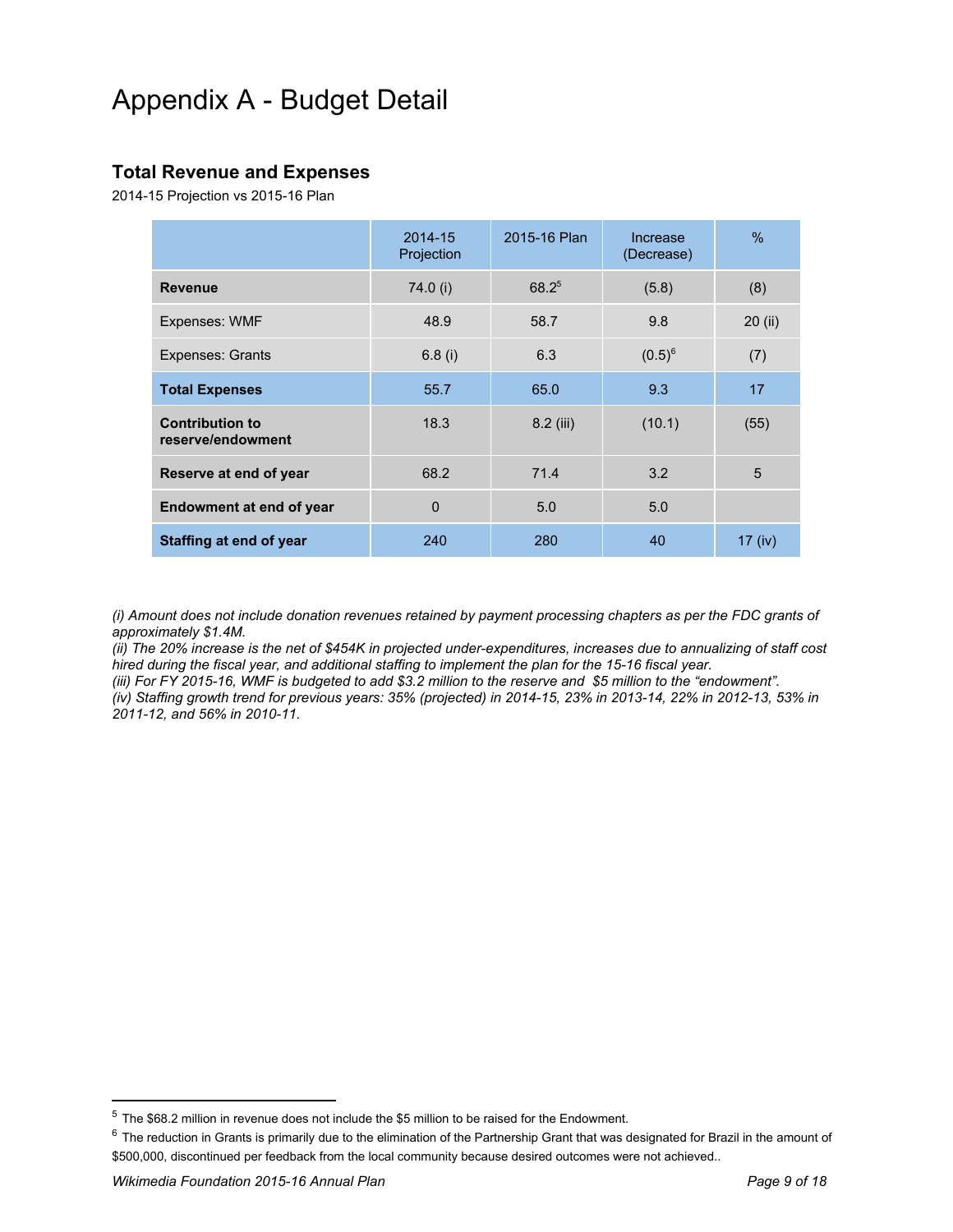

### <span id="page-9-0"></span>**Total Spending by Functional Area**

2014-15 (Projection)

2015-16 (Plan)

*Figure 3 All amounts USD, in millions.*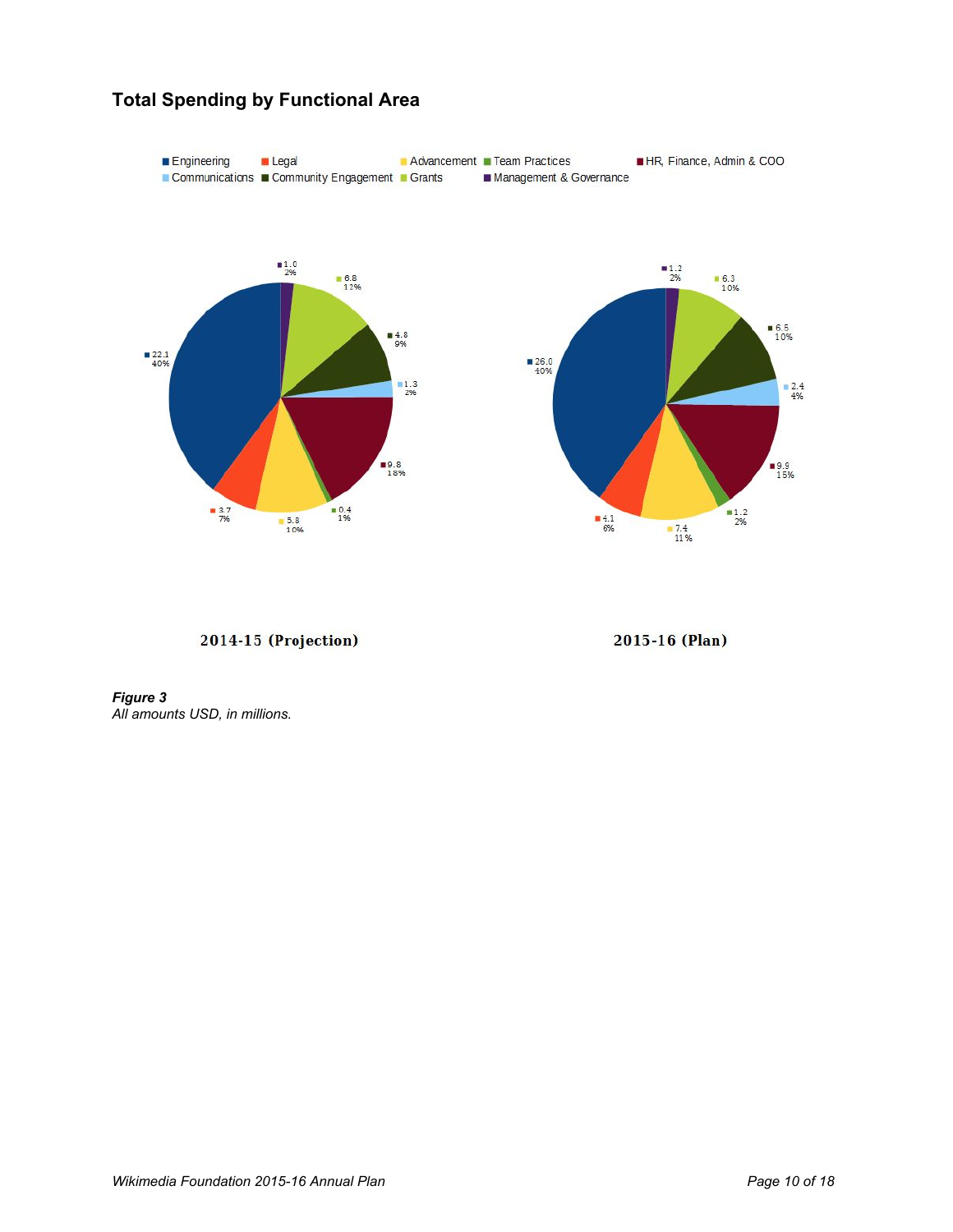### **201415 Spending (projected) Compared with 201516 Plan**

<span id="page-10-0"></span>

|                               | FY 14-15   | FY 15-16 | Change in |       |    | % of Total    |
|-------------------------------|------------|----------|-----------|-------|----|---------------|
|                               | Projection | Plan     | \$        | $\%$  |    | FY 15-16 Plan |
| Engineering                   | 22,077     | 26,036   | 3.959     | 18%   | a  | 40%           |
| Managem ent & Governance      | 1.048      | 1,201    | 153       | 15%   |    | 2%            |
| Community Engagement          | 4.782      | 6,512    | 1,730     | 36%   | b  | 10%           |
| Advancement:                  |            |          |           |       |    |               |
| <b>Fundraising</b>            | 4,860      | 5,605    | 745       | 15%   | C  | 8%            |
| <b>Strategic Partnerships</b> | 976        | 1.412    | 436       | 45%   | d  | 2%            |
| Endowm ent                    |            | 406      | 406       |       | е  | $1\%$         |
| Legal                         | 3.702      | 4.055    | 353       | 10%   | f  | 6%            |
| HR/Finance/Admin/COO          | 9.776      | 9.913    | 137       | 1%    |    | 15%           |
| <b>Team Practices</b>         | 365        | 1.142    | 777       | 213%  | g  | 2%            |
| <b>Communications</b>         | 1.291      | 2.418    | 1.127     | 87%   | h  | 4%            |
| Grants                        | 6,800      | 6,300    | (500)     | $-7%$ | -1 | 10%           |
| <b>TOTAL</b>                  | \$55,677   | \$65,000 | \$9,323   | 17%   |    | 100%          |

*All amounts USD, in thousands.*

#### *201516 Plan vs. 201415 Projection*

#### *Summary: Projecting increases in spending due to continued investments in Engineering, Community Engagement, Advancement and Communications.*

(a) Increase due to increase in staffing, annualization of staff hired during FY 14-15, increase in data center capital *equipment, and increase in hosting expenses.*

*(b) Primarily due to increase in staffing.*

(c) Increase due to increase in staffing and outside professional services that result from expanded scope in *fundraising.*

(d) New initiative, thus increase due to increase in staffing, professional services, and travel related expenses.

*(e) New initiative, thus increase due to increase in staffing and professional services.*

*(f) Primarily due to increase in staffing.*

(g) Primarily due to increase in staffing that was done outside of plan, and transfers of staff from other teams to *respond to an increased demand for services and support.*

*(h) Increase due to increase in staffing from expanded scope of work.*

(i) Primarily due to the elimination of the Partnership Grant that was designated for Brazil in the amount of \$500,000. *The program was discontinued per feedback from the local community because desired outcomes were not achieved.*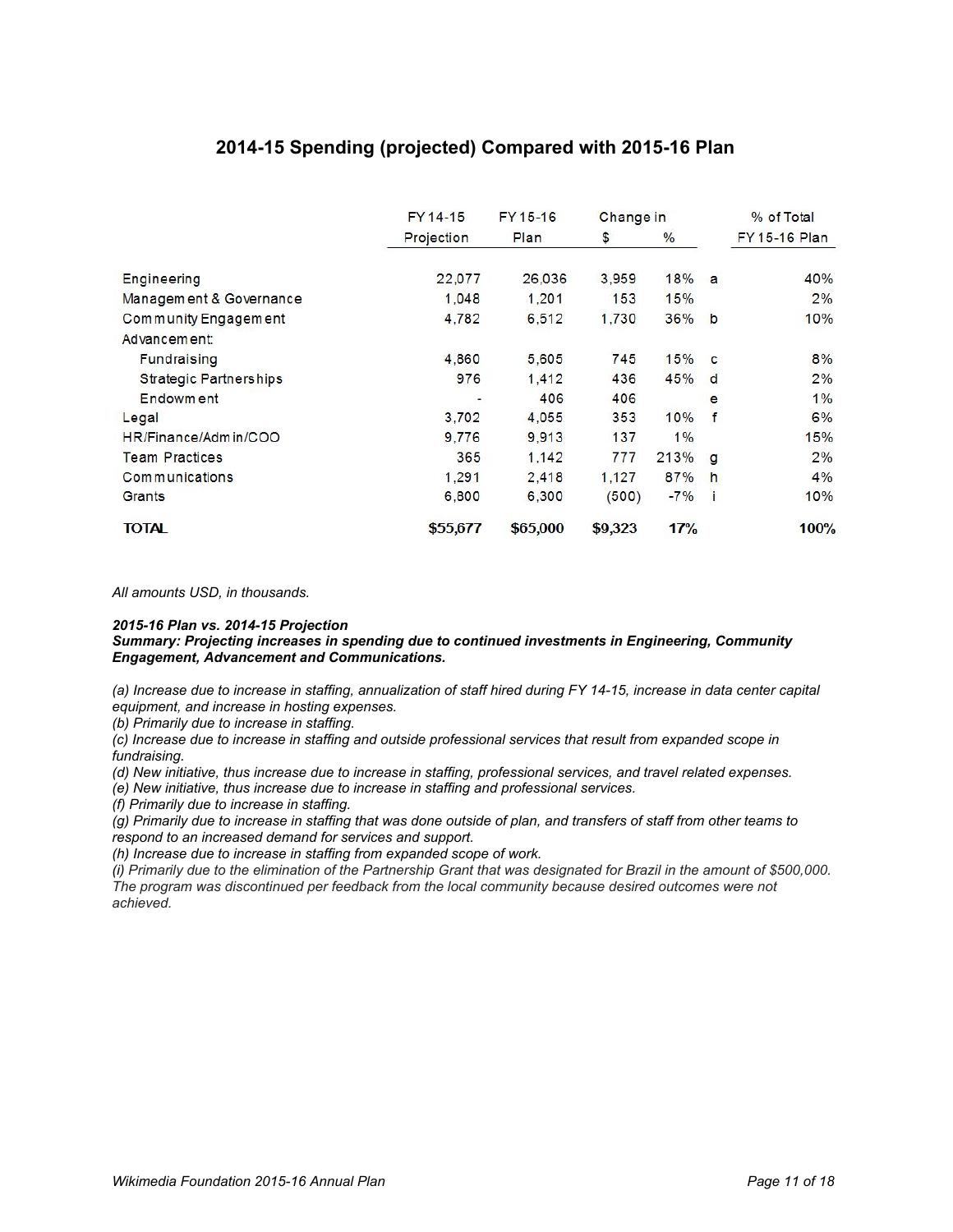## <span id="page-11-0"></span>Appendix B - WMF Structure

### <span id="page-11-1"></span>**Staffing by Functional Area**

|                             | 2014-15<br>Projection<br>includes<br>vacancies | Current<br>vacancies<br>included in<br>projection | 2015-16 Plan   | Increase<br>(FTEs) | Increase<br>(% ) |
|-----------------------------|------------------------------------------------|---------------------------------------------------|----------------|--------------------|------------------|
| Executive                   | $\overline{2}$                                 | $\mathbf 0$                                       | 2              | $\mathbf 0$        | $\mathbf 0$      |
| Engineering                 | 137                                            | $6\phantom{1}$                                    | 149            | 12(i)              | $\boldsymbol{9}$ |
| <b>Community Engagement</b> | 33                                             | 2                                                 | 38             | 5(ii)              | 15               |
| Advancement                 | 17                                             | $\mathbf 0$                                       | 23             | 6(iii)             | 35               |
| Legal                       | 9                                              | $\mathbf 0$                                       | 12             | 3(iv)              | 33               |
| HR/Finance/Admin/COO        | 31                                             | $\,6$                                             | 38             | 7(v)               | 23               |
| <b>Team Practices</b>       | 7                                              | $\mathbf 0$                                       | $\overline{7}$ | $\pmb{0}$          | $\mathbf 0$      |
| Communications              | $\overline{4}$                                 | $\mathbf 0$                                       | 11             | 7(vi)              | 175              |
| <b>Total</b>                | 240                                            | 14                                                | 280            | 40                 | 17               |

(i) Engineering - 5 Engineers, 2 Engineering Managers, 1 Data Center Tech, 1 UX Designer, 1 Data Analyst, 1 Head *of Infrastructure, 1 Chief Privacy Officer.*

*(ii) Community Engagement 1 Community Organizer, 1 Survey Specialist, 1 Community Advocate, 1 Wikipedia Library Coordinator, 1 Community Liaison.*

*(iii) Advancement 1 Endowment Director, 1 Partnership Manager, 1 Fundraising Email Manager, 1 Designer, 1 Fundraising Research Associate, 1 Development Outreach Manager.*

*(iv) Legal 1 Attorney, 1 Legal Administrative Assistant, 1 Public Policy Specialist.*

*(v) HR/Finance/Administration/Office Information Technology 2 Help Desk, 1 HR Analyst, 1 Recruiter, 1*

*Development Coach, 1 Financial/Budget Analyst, 1 Purchasing Specialist.*

*(vi) Communications 2 Product Marketing Managers, 1 Communications Associate, 1 Advocacy Associate, 1 Social Media Manager, 1 Community Content Manager, 1 Internal Communications Manager.*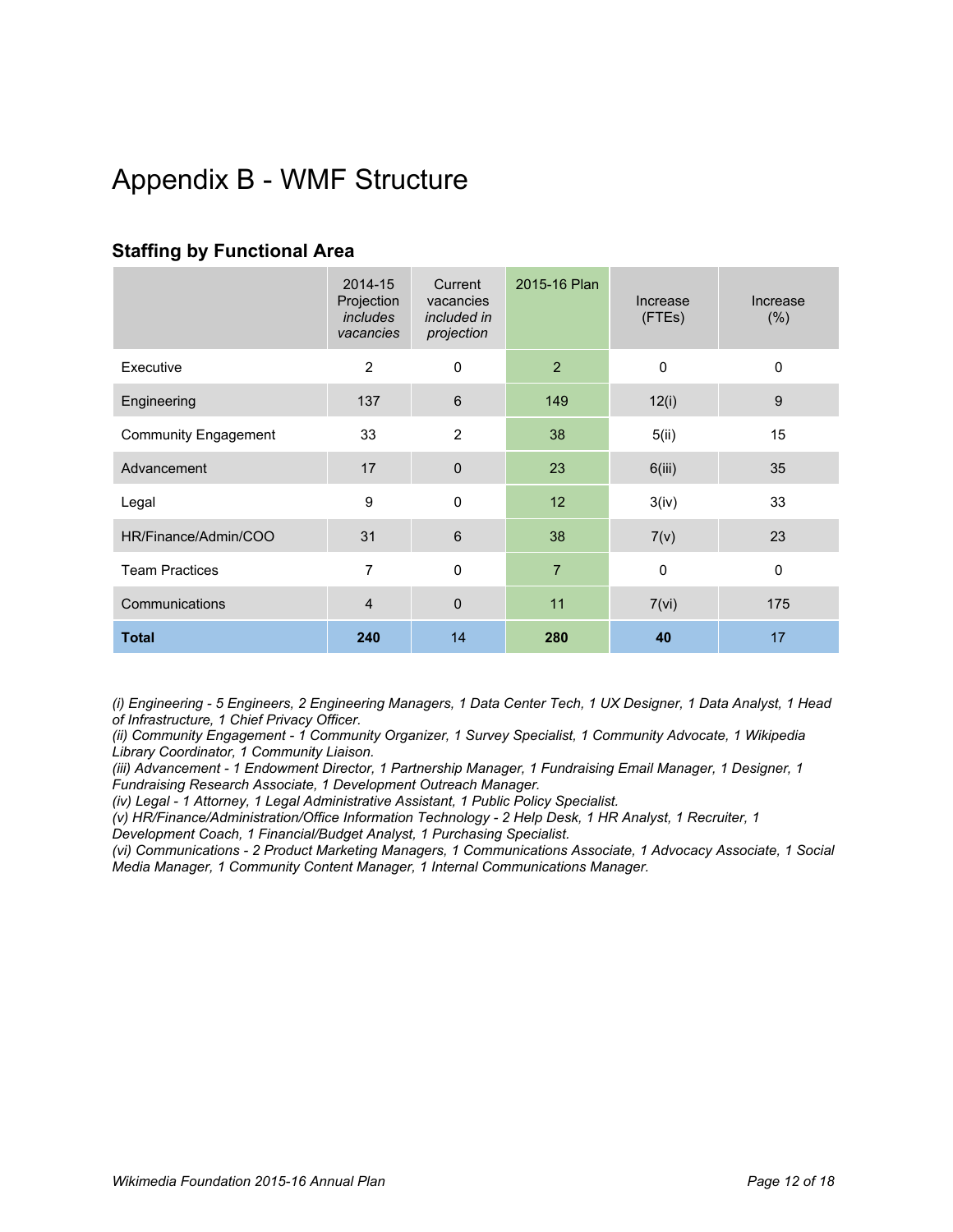## <span id="page-12-0"></span>Appendix C - Team Priorities

#### <span id="page-12-1"></span>**Engineering**

Obtain and improve site usage metrics, including user research and test instrumentation, user testing, and A/B testing to drive product quality and direction. Begin API update. Continue performance work. Improve community engagement practices. Reduce the number of projects in favor of improved quality.

- Establish, monitor, and report KPI analytics to direct specific Wikipedia growth and product efforts
- Implement usability improvements to increase key quality metrics for Search and Discovery, Reading, Editing, and, Community
- Improve Wikipedia performance globally
- Create the Wikipedia API, begin MediaWiki modularization, and increase creation and reuse of structured data (Wikidata)
- Collaboratively define, document, and maintain product roadmaps.

#### <span id="page-12-2"></span>**Community Engagement**

Focus on strengthening quantifying our understanding of contributors and the knowledge they produce, and prioritize programs and services based on this understanding. Define critical missing workflows for community support and staff as appropriate. In collaboration with community, re-align affiliate and WMF programs and simplify their funding. Clarify programs missions, goals, collateral, and training.

- Improve our ability to identify and support successful experimental projects: identify and review projects regularly, including those in IdeaLab
- Conduct online consultation to simplify grants program and improve alignment across affiliate organizations
- Provide structured program support, including goals, collateral, and training for more mature contributor-driven programs such as Education, GLAM, and the Wikipedia Library
- Set and monitor code review KPIs for all community-sourced contributions
- Identify community health metrics and test projects to improve them
- Set-up community communication pages for top subject areas, define workflows, and monitor KPIs.

#### <span id="page-12-3"></span>**Advancement**

The Advancement Department will provide lasting financial support for existing and new initiatives, including those supporting the expansion of usage and contributions, and begin building relationships for new content delivery, distribution, and input.

- Raise \$68.2 million in the 2015-2016 fiscal year through online reader campaigns and fundraising outreach to foundations and major donors
- Raise \$5 million and secure planned gifts to ensure our long-term future through an endowment
- The Partnerships Team will pursue a range of strategic partnerships: secure or reconfirm two pre-install partnership for mobile, and build two large-scale content partnerships.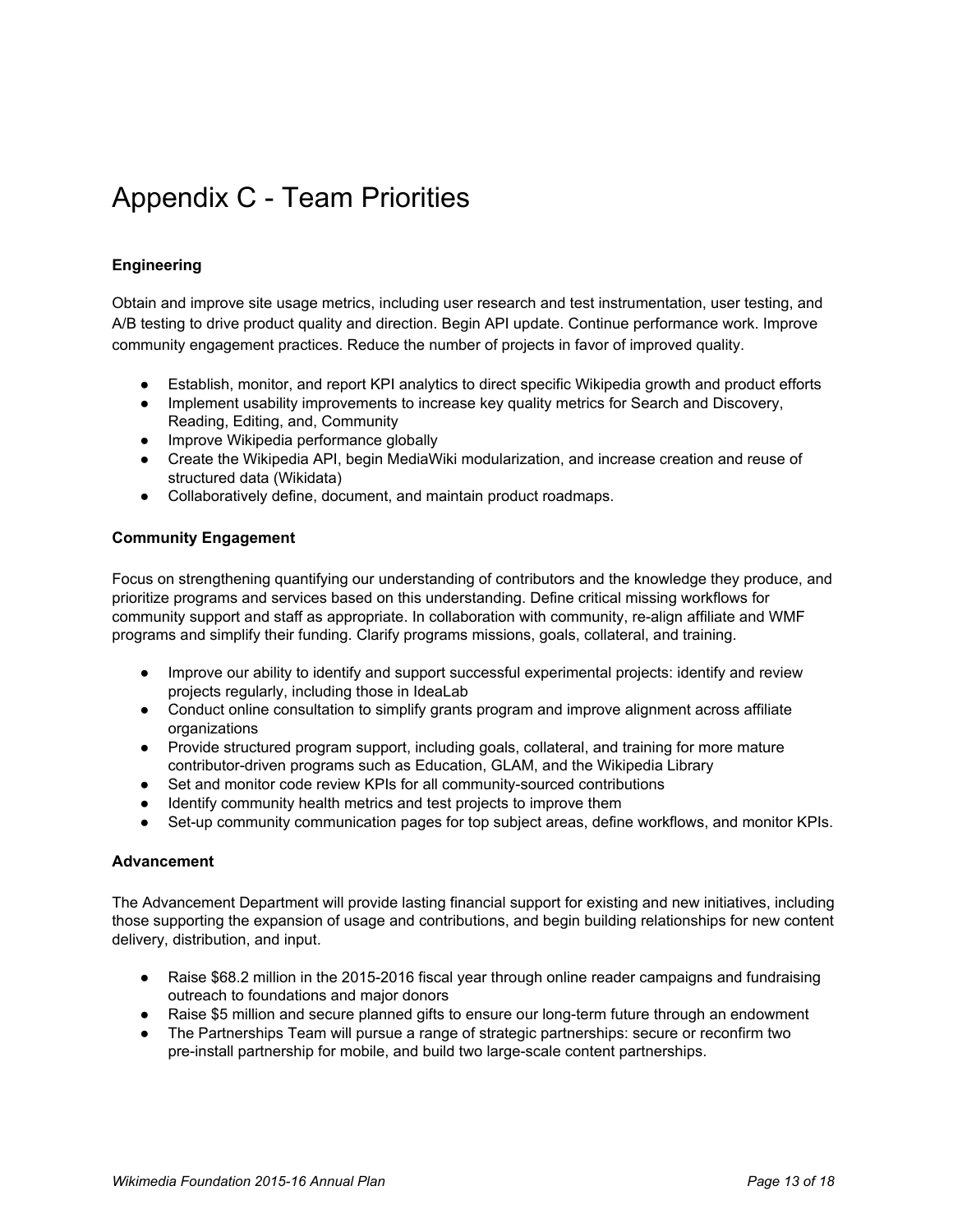#### <span id="page-13-0"></span>**Legal**

Steward the mission of the WMF by maintaining strong core support for a top ten website and global community as defined below, while providing needed capacity to change and innovate.

- Continue to meet internal SLAs for Foundation contracts, board support, and daily operating advice and workflows related to compliance in fundraising and grantmaking, technology liaison work, and other risk management
- Preserve the movement's reputation by maintaining global trademark filings in existing countries, strategically filing for protection in priority countries, and pursuing enforcement actions against infringers in a user-centered way
- Protect and help defend the interests of the WMF and our users through a variety of legal tools and strategies, including successful and relevant mediation, litigation, policy, and consultation, as appropriate
- Recommend and begin to implement privacy and public policy initiatives consistent with changing technology and our mission and values, including free expression and content liberation
- In coordination with our community, raise awareness of key issues to support our projects globally, including: free content, access to knowledge, and privacy
- Deliver constructive and effective training for staff given past growth.

#### <span id="page-13-1"></span>**Communications**

Improve and grow the public image of our community, projects, and the WMF; steward the Wikipedia and Wikimedia brand positioning and management; advance public understanding of, and engagement with, free knowledge; and support and advance strategic initiatives and projects, with an emphasis on technology, innovation, and new knowledge. Continue positive international press coverage for community, advocacy, and product. Increase views and use of community and WMF content on WMF-managed communications channels. Grow social media audience.

- Secure coverage for and support definition of product roll-outs that fulfill their unique release criteria, defined on a per-project basis. Provide dedicated product-marketing support to drive integrated roll-outs for product launches, develop messaging platforms for new engineering teams, release strategic collateral including product-centric videos, and secure coverage globally.
- Refine and distribute community content and support community engagement through content, contributed by or featuring community members, and distributed across social, blog, video, press, and more
- Respond to and advocate around issues that impact our mission and our community, in collaboration with the Legal Department
- Improve information sharing within the Wikimedia Foundation, ensure regular and consistent internal communications around Foundation milestones, and help us move forward together toward common objectives using resources more effectively, improving the performance and alignment of the WMF.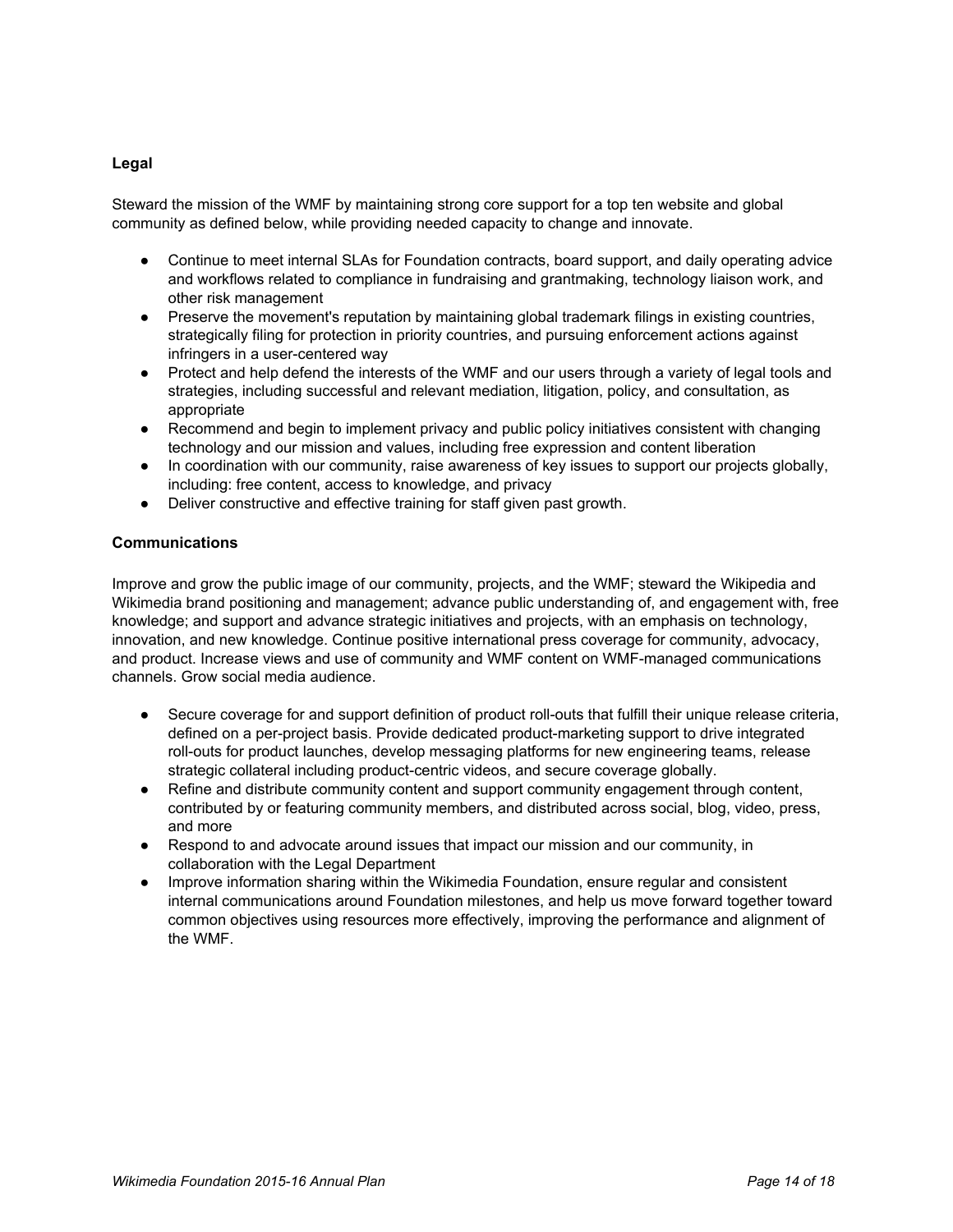## <span id="page-14-0"></span>Wikimedia Foundation Risks

As part of our annual plan cycle, we identify some of the top potential risks that could threaten the *Wikimedia Foundation's mission to empower people to contribute to the sum of free knowledge. These potential risks cover a broad spectrum, including product and technology, fundraising, community health, legal, operations, and other domains. Ongoing mitigation strategies are set out below as well, but such strategies can never eliminate all risks.*

### <span id="page-14-1"></span>**Product and Technology**

☛ Risk: A competitor provides a better reader experience for Wikimedia content, diminishing our ability to turn readers into editors and donors.

*Mitigation strategies:*

- Understand impact of Internet traffic patterns on readership, edits, and revenue.
- Streamline reader engagement features and upgrade editing experiences.
- Improve presentation and searchability of content.
- Develop strong partnership program to seek cooperative, working relationships.

☛ Risk: Failure of technology infrastructure disrupts WMF operations.

#### *Mitigation strategies:*

- Conduct analysis of technology infrastructure to determine bandwidth usage and prevent overloads.
- Analyze technology infrastructure and location of data centers to identify vulnerable points of failure and build redundancy when appropriate.

☛ Risk: Efforts to build large scale, high performance features result in delays or failures of those features.

#### *Mitigation strategies:*

- Reduce time between development and running code to test features in a way to allow for rapid iteration.
- Work with community to improve community-created code so as to facilitate WMF engineer development.

### <span id="page-14-2"></span>**Fundraising**

☛ Risk: The shift from desktop to mobile or other usages reduces donations below the necessary level to sustain WMF operations.

*Mitigation strategies:*

- Test, find, and implement new methods of fundraising with mobile.
- Find techniques to engage donors within shorter periods of time.
- Explore alternative revenue streams that are in line with WMF's mission and values.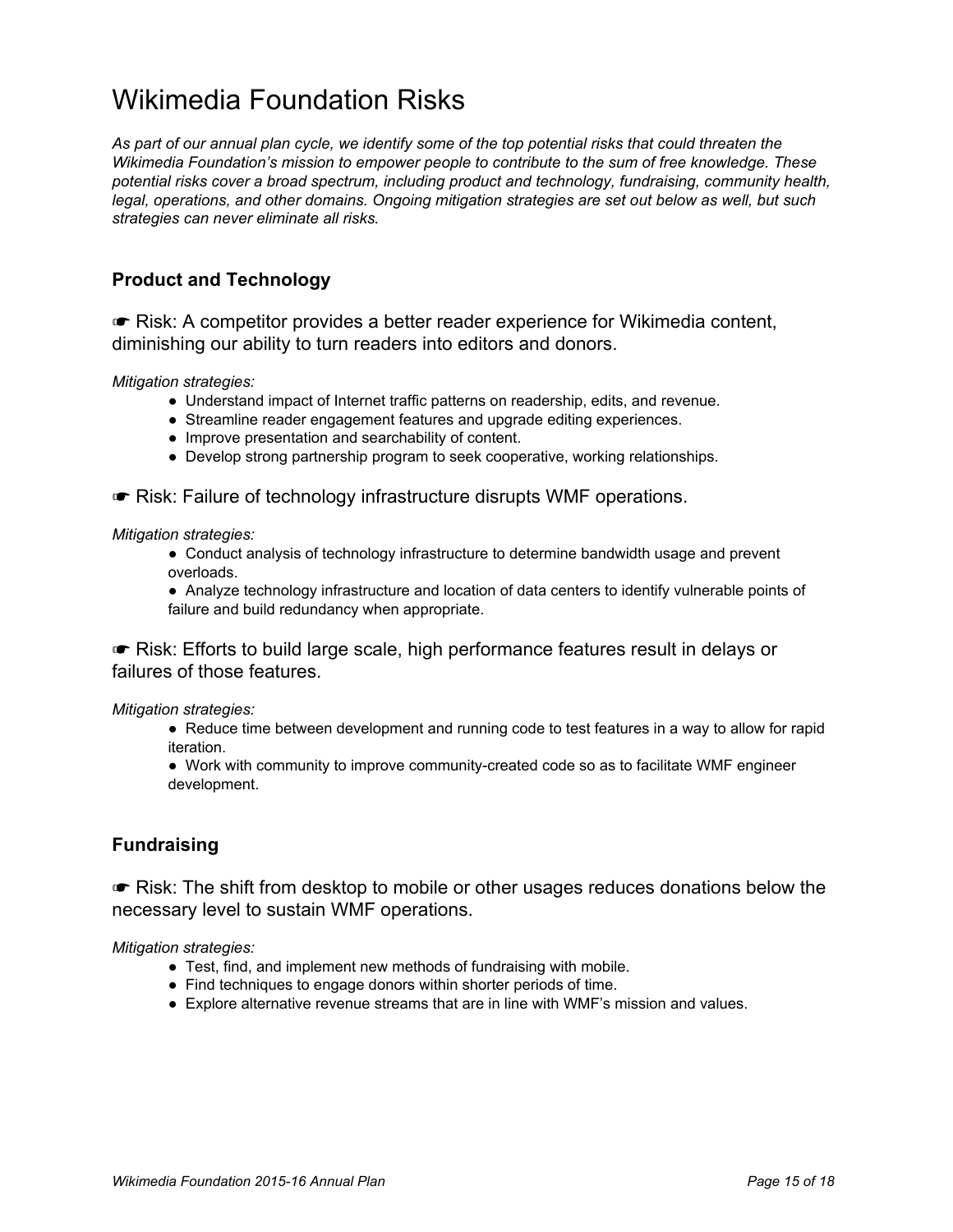### <span id="page-15-0"></span>**Community Health**

☛ Risk: The Wikimedia global movement does not improve in cultural, geographic, or demographic diversity, leading to less relevant and lower quality content for a global audience.

*Mitigation strategies:*

- Invest in and implement diverse technologies and delivery strategies that improve the ability of users worldwide to access the projects.
- Promote community initiatives related to diversity and emerging regions through monetary, communications, programmatic, and evaluation resources.

☛ Risk: Wikimedia lags behind other companies in social media growth, leading to reduced reader and editor growth.

*Mitigation strategies:*

- Create contextual and personalized feeds of engaging free knowledge.
- Improve shareability and embeddability on social media sites.
- Leverage social connections as part of the editing experience.

☛ Risk: Community civility and WMF community relations worsen, leading to decreased WMF effectiveness, editor and contributor attrition, and lower quality content.

*Mitigation strategies:*

- Focus strategically on community needs through the new Community Engagement department.
- Experiment with "safe space" policies and other techniques to improve civility.
- Alocate dedicated financial and technical resources for community requests and tools that positively impact civility and interactions with new users.
- Provide public support and strong stances on contentious issues like gender gap.

☛ Risk: Changes to attract new users trigger a strong negative reaction among established editors and contributors that causes them to stop or reduce participation on the Wikimedia projects.

*Mitigation strategies:*

- Ensure constructive user input and respectful socialization of changes early.
- Improve tools to facilitate the introduction of new products.
- Use incremental approaches when introducing new products, including small group beta tests or default settings only for new users.

☛ Risk: Community leadership does not develop effectively, damaging community participation, governance, and responsiveness.

*Mitigation strategies:*

● With a greater focus through our Community Engagement department, createspaces and support for innovation, training, and mentorship for existing and new community leadership. • Support diversification in candidates for the Board of Directors and community governance bodies.

<span id="page-15-1"></span>**Legal**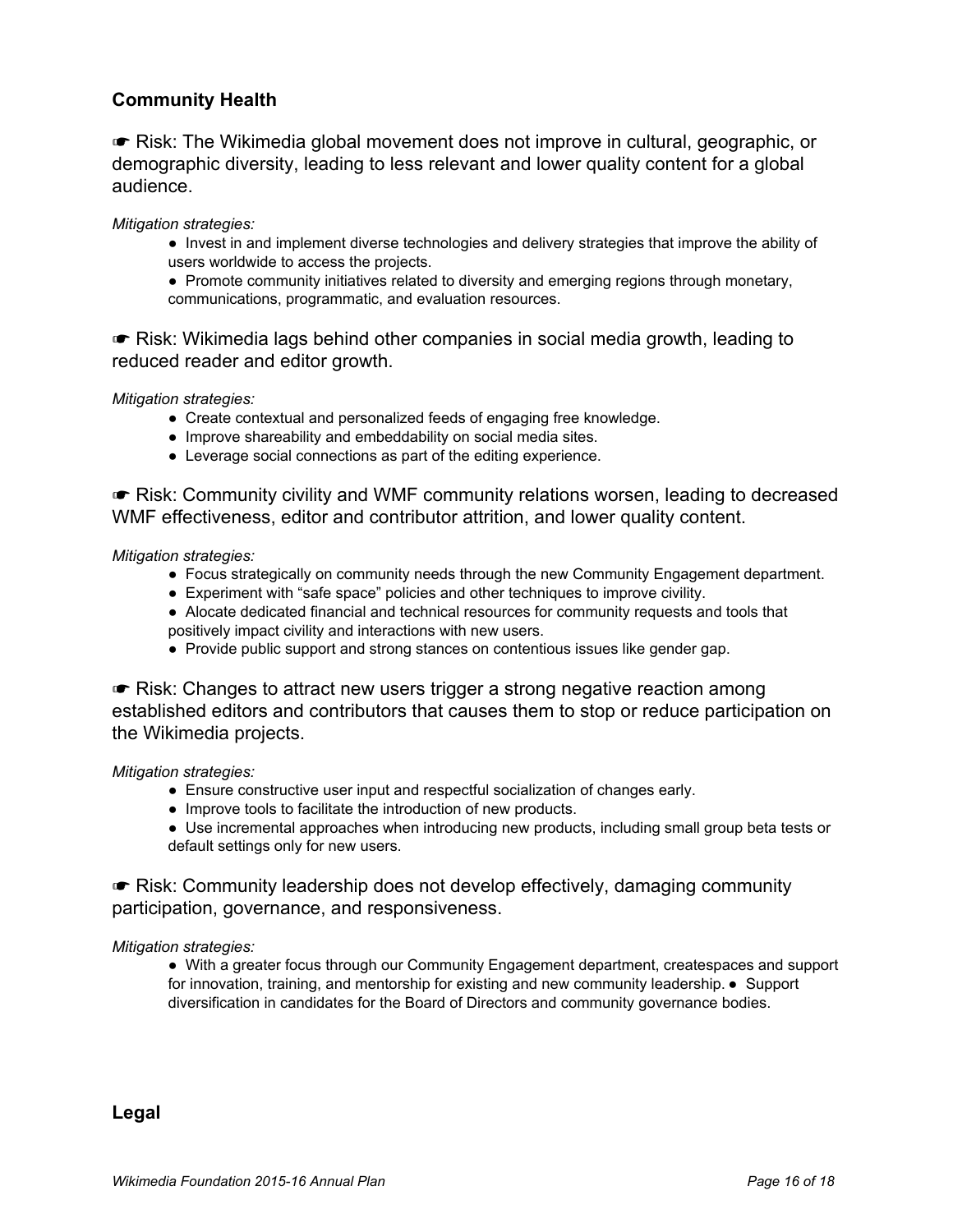☛ Risk: An unjustified lawsuit creates prohibitive costs or reputational loss that impacts other WMF priorities and budgets.

*Mitigation strategies:*

● Work with engineering and product teams throughout development to avoid legal pitfalls. ● Maintain strong Legal department and network of top outside counsel globally.

☛ Risk: Changes to safe harbor immunity laws expose WMF to new, extensive liability, costs, and technology burdens.

#### *Mitigation strategies:*

- As part of our ongoing strategy, engage in public policy education to inform the public and
- lawmakers about the importance of safe harbor laws while opposing any threatening proposals.
- Ally with like minded organizations to persuade lawmakers to pass strong safe harbor protections for hosting companies like WMF.

### <span id="page-16-0"></span>**Operations**

☛ Risk: WMF fails to accomplish a critical task because only one unavailable or departing staff member has the necessary expertise.

*Mitigation strategies:*

- Develop succession planning and talent management to ensure that substitutes are available.
- ☛ Risk: Inefficient recruiting leads to a loss of talented staff and contractors.

*Mitigations Strategies:*

- Improve recruitment strategies such as identification of best advertising venues and partnerships with top recruiting agencies.
- Streamline interview process to speed up high quality candidate hiring.
- Create faster, more efficient onboarding process in coordination with Admin and IT.

☛Risk: Failure to create a strong, consistent values based work culture could cause valued staff to leave.

*Mitigation strategies:*

- Hire a well qualified HR lead with strong experience.
- Establish initiatives that support our commitment to diversity and creating spaces for constructive, direct and honest communications.
- Communicate and listen effectively with staff on values and initiatives undertaken.

### <span id="page-16-1"></span>**Communications**

☛Risk: The WMF creates a high profile public commitment that it cannot meet, damaging credibility.

*Mitigation strategies:*

- Work with organizational leadership on understanding intent and clarity in public messaging.
- Develop messaging platform for communications consistency.
- Train and coach staff in preparation for public appearances and interviews.

☛Risk: The community takes a position that is problematic or out of step with